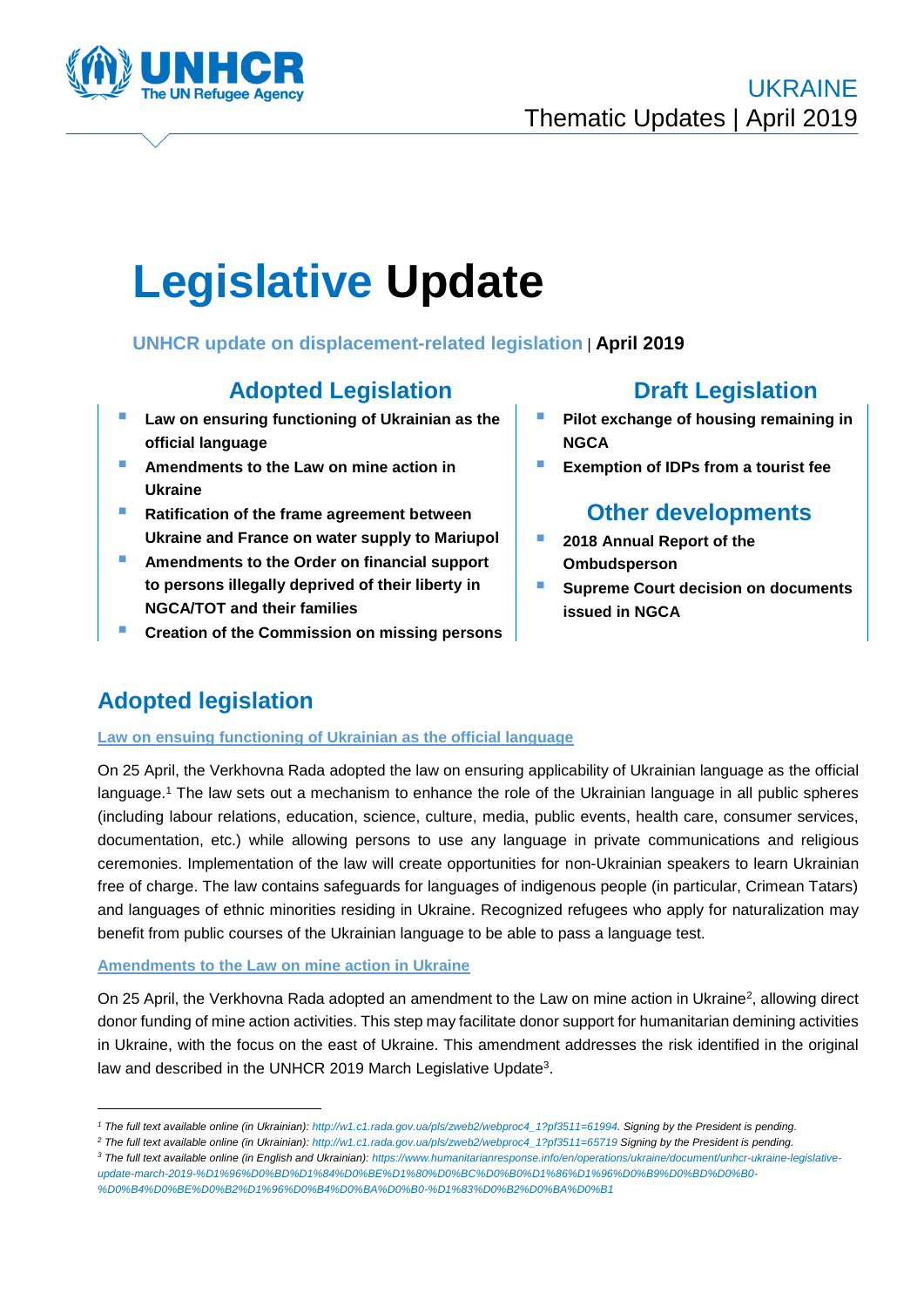

#### **Ratification of the frame agreement between Ukraine and France on water supply to Mariupol**

On 25 April, the Verkhovna Rada ratified the frame agreement between Ukraine and France<sup>4</sup>, providing a loan for an investment project regarding water supply to Mariupol. The total sum of the agreement amounts to 64 mln EUR, with 70 per cent to be loaned by France to cover goods, works and services, and 30 per cent to be allocated by Ukraine. Ukraine also will grant a sub-loan to a communal enterprise selected by the Mariupol City Council and approved by the Ministry for Temporarily Occupied Territories and IDPs (MinTOT). The ratified agreement represents a development initiative that will contribute to the satisfaction of basic needs of Mariupol's population.

### **Amendments to the Order on financial support to persons illegally deprived of their liberty in NGCA/TOT and their families**

On 3 April, the Government adopted Resolution #275<sup>5</sup> amending Resolution #328 of 18 April 2018 on "supporting persons illegally deprived of their liberty in temporarily occupied territories" 6 , as well as their families. The new Resolution gives MinTOT responsibility for implementing so-called "de-occupation measures" which are understood as data collection, analysis, information sharing and awareness raising. In particular the Resolution provides for:

- scientific and sociological research related to de-occupation;
- involvement of national and foreign academics in collecting data on human rights violations in NGCA to elaborate strategies for international litigation and international negotiations;
- conferences, forums and round tables with national and foreign experts for defining de-occupation measures;
- **P** participation in international events for raising awareness on restoring Ukrainian territorial integrity;
- **Collection and/or dissemination of information related to NGCA.**

The Resolution contains a provision regarding allocation of respective budget funds. The MinTOT will elaborate an action plan for the implementation of these amendments and for reallocating budget funds to cover costs related to these measures. Since no separate budget was allocated, transfer of budget funds may reduce the scope of the financial assistance<sup>7</sup> available to persons illegally deprived of their liberty in NGCA and their families, which is the key purpose of Resolution #328.

#### **Creation of the Commission on missing persons**

The Government created the Commission on missing persons in accordance with Law on missing persons<sup>8</sup> by adopting Decree #248-p of 10 April<sup>9</sup>. Creation of this Commission is an important step towards implementing the Law on missing persons. Main functions of the Commission include:

 Clarifying the fate and whereabouts of those went missing during the Anti-terrorist operation (ATO)/Joint Forces Operation (JFO), during an armed conflict, hostilities, mass gatherings, emergencies and/or other similar situations;

1

*<sup>4</sup> The full text available online (in Ukrainian): [http://w1.c1.rada.gov.ua/pls/zweb2/webproc4\\_1?pf3511=65691](http://w1.c1.rada.gov.ua/pls/zweb2/webproc4_1?pf3511=65691)*

*<sup>5</sup> The full text available online (in Ukrainian)[: https://www.kmu.gov.ua/ua/npas/pro-vnesennya-zmin-do-postanovi-kabinetu-ministriv-ukrayini-vid-18-kvitnya-](https://www.kmu.gov.ua/ua/npas/pro-vnesennya-zmin-do-postanovi-kabinetu-ministriv-ukrayini-vid-18-kvitnya-2018-r-328-)[2018-r-328-](https://www.kmu.gov.ua/ua/npas/pro-vnesennya-zmin-do-postanovi-kabinetu-ministriv-ukrayini-vid-18-kvitnya-2018-r-328-)*

*<sup>6</sup> The term "temporarily occupied territories" is quoted from the official legal act and does not reflect UNHCR's position.*

*<sup>7</sup> Envisaged financial assistance amounts to 100000 UAH per person/family. Other types of assistance include legal aid and social rehabilitation services.*

*<sup>8</sup> Please refer to UNHCR 2018 May Legislative Update for detailed description of Law on missing persons* 

*<sup>9</sup> The full text available online (in Ukrainian)[: https://www.kmu.gov.ua/ua/npas/pro-utvorennya-komisiyi-z-pitan-osib-zniklih-bezvisti-za-osoblivih-obstavin](https://www.kmu.gov.ua/ua/npas/pro-utvorennya-komisiyi-z-pitan-osib-zniklih-bezvisti-za-osoblivih-obstavin)*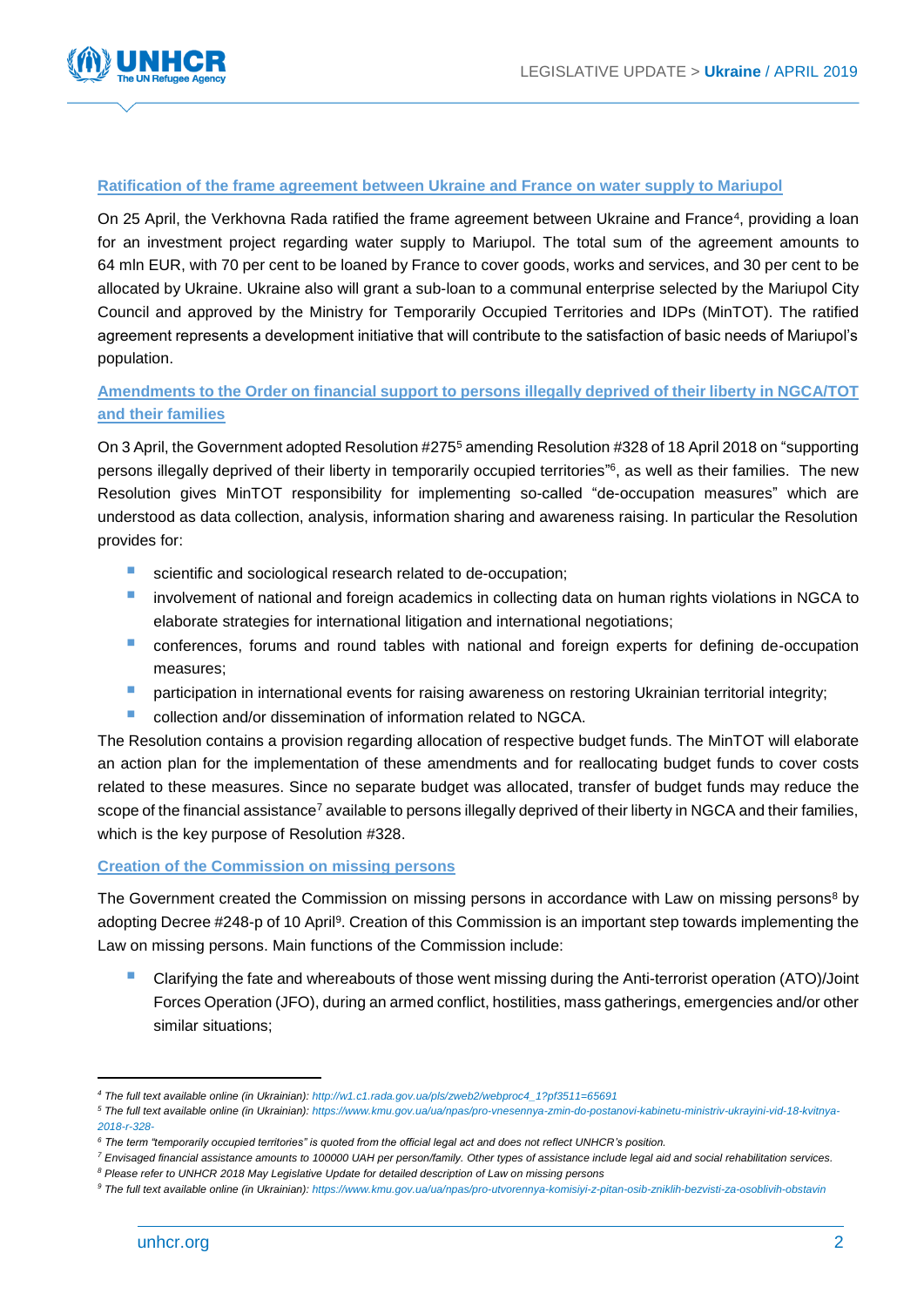

- Coordinating activities of central and local authorities, international organizations, NGOs and searching groups involved in search of missing persons;
- Maintaining the Unified registry of missing persons:
- **Elaborating legal framework on missing persons;**
- Communicating with relatives of missing persons;
- Facilitating the transfer of human remains and found personal belongings of missing persons to their relatives.

The Commission shall consist<sup>10</sup> of representatives assigned by the Parliamentary Human Rights Committee, the MinTOT, the National Police, the General Prosecution, the State Emergency Service, civil-military cooperation (CIMIC), the Anti-Terrorist Headquarters of the State Security Service, the Main Military Prosecution, the Ombudsperson's Office, the Ukrainian National Society of the Red Cross and the National War and History Museum. When operational, the Commission shall speed up the process of searching for missing persons and providing information to their relatives.

# **Draft legislation**

#### **Pilot exchange of housing left in NGCA**

On 9 April, MPs registered in the Verkhovna Rada draft law #10208<sup>11</sup> suggesting an experiment on exchange of housing that IDPs left behind in NGCA. The draft suggests a pilot program to provide housing solutions for IDPs during the period of 2020-2022. The pilot program envisages that IDPs with housing in NGCA would exchange their homes for housing of the same or better quality in Kyrovohrad or Mykolaiv oblasts.

To participate in the program, an IDP shall apply to the oblast administration in Kropyvnytsky or Mykolaiv, specifying his/her ownership rights and the type of housing owned in NGCA. Then the respective administration shall purchase housing of the same or bigger size. To ensure that integration opportunities are attached to the housing options, the program includes linkages to employment opportunities.

Suggested financial support constitutes 250 mln UAH for housing and the same amount for employment opportunities in each oblast for the whole duration of the pilot project. It shall be covered by subventions from the state budget. If adopted, the initiative may allow testing another housing opportunity for IDPs. However, such initiatives would benefit from initial consultations with IDPs who could help identifying locations preferable to them.

#### **Exemption of IDPs from a tourist fee**

On 16 April, MPs registered in the Verkhovna Rada draft law #10234<sup>12</sup> proposing to exempt IDPs residing in collective centres from the tourist fee by introducing amendments to Article 268 of the Tax Code. This initiative is necessitated by the fact that per the amendments to the Tax Code of 23 November 2018 local authorities are to collect 0,5% of the minimum wage per each day of staying in hotels and other institutions of similar types<sup>13</sup>. Some collective centres hosting IDPs are sanatoria or hotels. Thus, residents in such centres started receiving requests to cover such charges, which for many of them is an unbearable expense. This is a timely intervention that shall result in ensuring that the overall situation of IDPs in collective centres does not deteriorate.

1

*<sup>10</sup> The names of the Head of the Commission as well as its members are not published yet.*

*<sup>11</sup> The full text available online (in Ukrainian): [http://w1.c1.rada.gov.ua/pls/zweb2/webproc4\\_1?pf3511=65789](http://w1.c1.rada.gov.ua/pls/zweb2/webproc4_1?pf3511=65789)*

*<sup>12</sup> The full text available online (in Ukrainian): [http://w1.c1.rada.gov.ua/pls/zweb2/webproc4\\_1?pf3511=65826](http://w1.c1.rada.gov.ua/pls/zweb2/webproc4_1?pf3511=65826)*

*<sup>13</sup> Since the current minimum wage is 4173 UAH per month, such "tourist fee" would constitute almost 21 UAH per day or over 600 UAH per month of stay.*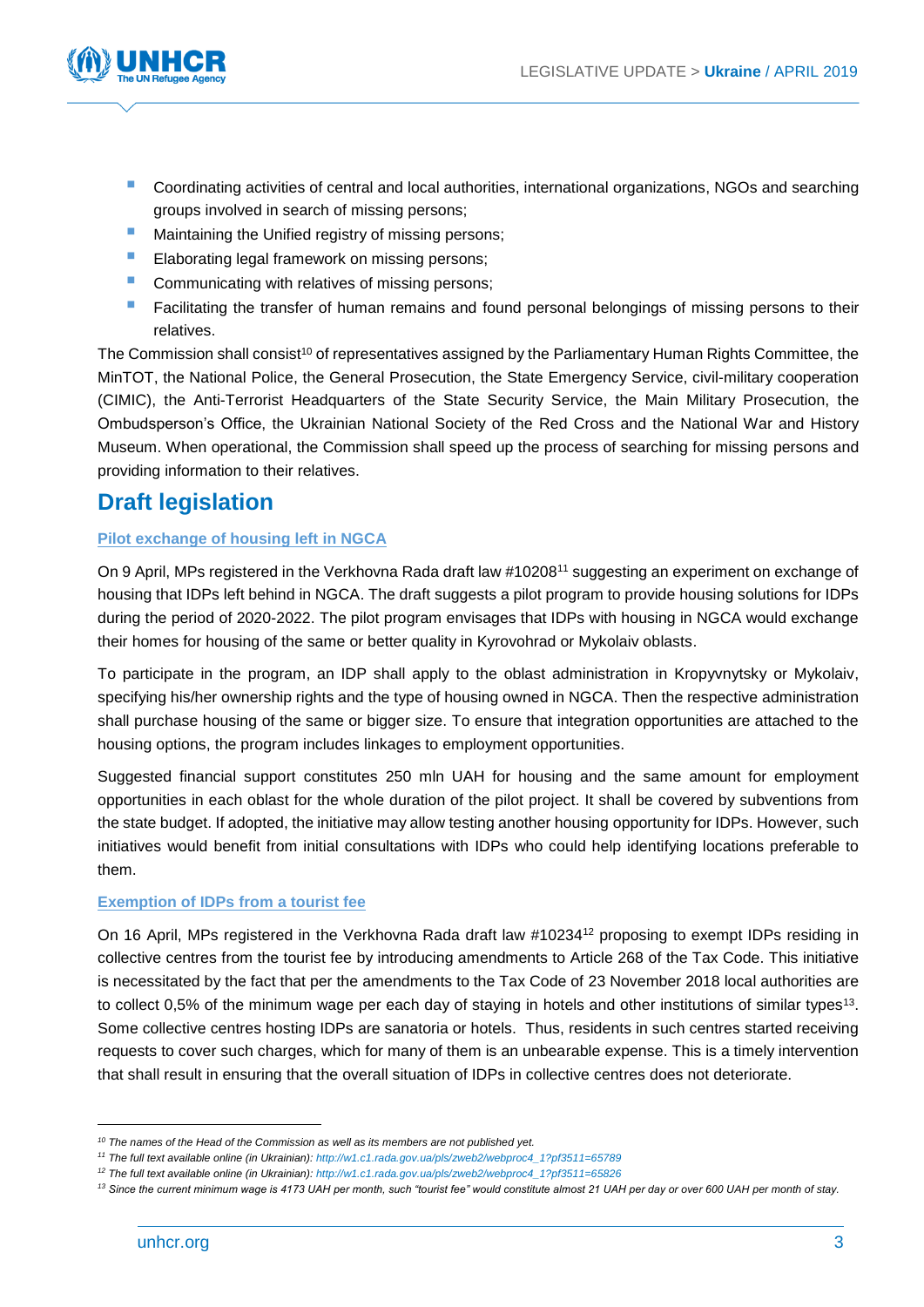

# **Other developments**

#### **2018 Annual Report of the Ombudsperson**

In April<sup>14</sup>, the Ombudsperson's Office published its 2018 Annual Report on human rights situation in Ukraine. The Report covers a variety of topics, including those pertinent to UNHCR's mandate:

- Lack of reliable displacement-related statistical data due to the following facts: (1) those residing in NGCA get registered as IDPs to ensure access to pensions and social benefits; (2) some displaced individuals never registered as IDPs; (3) individuals with repeated displacement experience (back and forth from/to NGCA) are not identified;
- Affected IDP rights:
	- Access to state benefits is restricted by different governmental policies (linkage of pension rights to registration as an IDP; systems of verifying residence through home visits and the database on crossing the 'contact line;' lack of a mechanism of paying pensions to persons residing in NGCA; no procedure for paying accumulated pension debts; the issue with personal data protection when Ukraine requests the Russian Federation to send hard copies of pension files for residents of the Autonomous Republic of Crimea);
	- property rights (affected by the lack of proper housing solutions for IDPs; lack of a compensation mechanism for damaged/destroyed property and corresponding damage assessment methodology; lack of financial opportunities to purchase housing);
	- voting rights (no opportunity for IDPs to vote in local elections and for candidates for majoritarian seats during parliamentary elections);
	- freedom of movement (affected by long queues and poor infrastructure at entry-exit checkpoints (EECPs) in the east, difficulties in crossing line of contact for elderly persons, identifications in Oshchadbank, and impossibility to prove residence registration in NGCA);
	- access to education (affected by the lack of universities' staff during the enrollment season);
	- Affected rights of TOT/NGCA residents:
		- liberty and personal security;
		- freedom of speech;
		- freedom of religion:
		- right to safe environment;
		- property rights;
		- right to health and social protection;
- Problems of refugees and asylum-seekers:
	- Lack of mechanism on using interpreters in criminal proceedings with refugees and migrants;
	- No possibility to sign a medical declaration with doctors to ensure proper treatment of children born from refugees or asylum-seekers;
- Problems of stateless persons:

-

*<sup>14</sup> The full text available online (in Ukrainian): <http://www.ombudsman.gov.ua/ua/page/secretariat/docs/presentations/&page=4>*